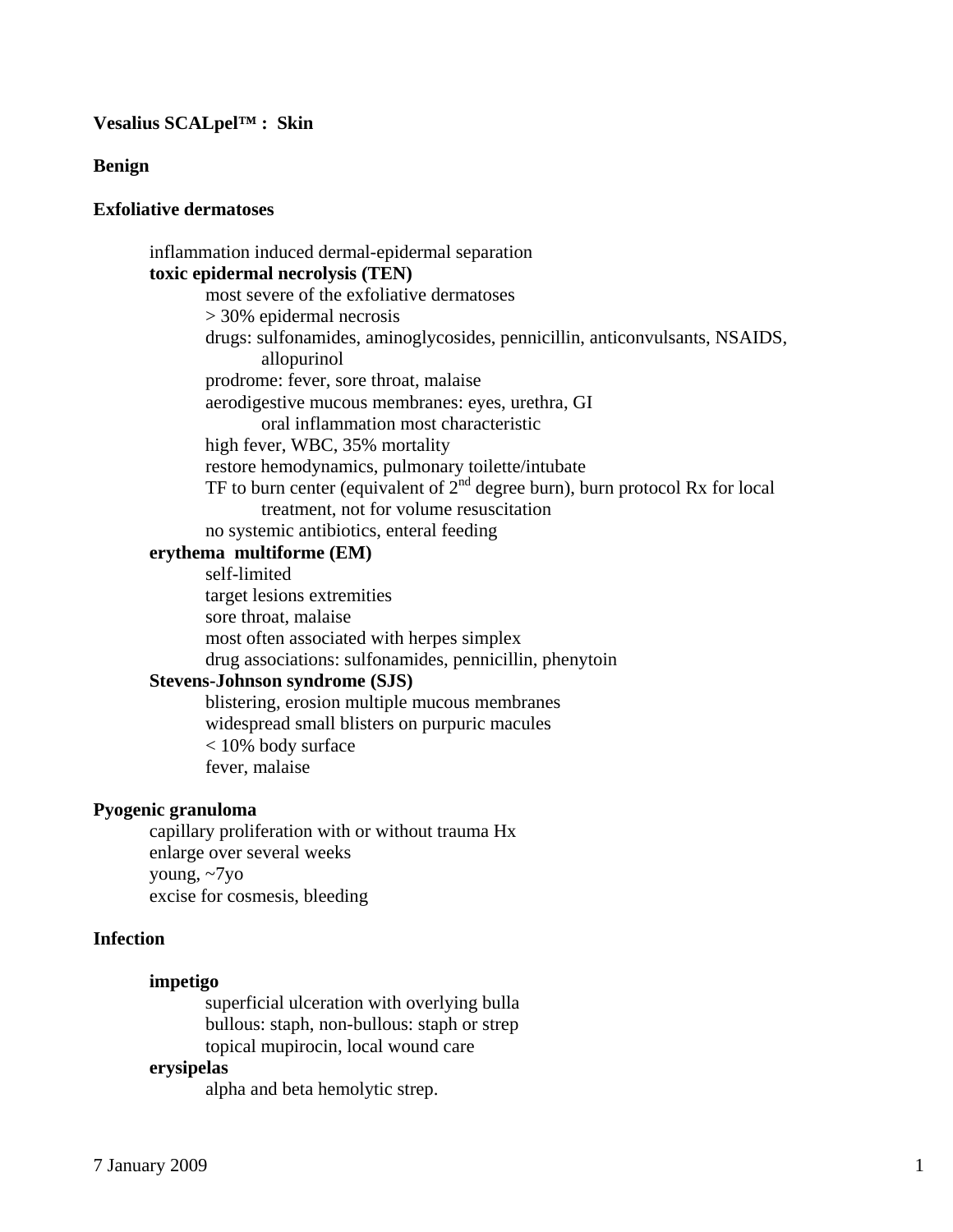rapid spread, warmth, erythema, pain, fever, WBC superficial skin and lymphatics (not as deep as celulitis) raised geographic areas (decreased lymphatic drainage) responsive to penicillin G strep skin infection may lead to glomerulonephritis

## **Pyoderma gangrenosum**

 rapid, painful, blue, undermined ulcerations lower extremities and trunk associated with inflammatory bowel disease

#### **Keloid**

 outside boundary of incision, remains elevated, continues to grow increased hyaluronidase early steroid injection may help mature keloid: excise plus lo dose adjuvant RT, silicone sheet, TAM (decreases collagen production by keloid fibroblasts) hi recurrence, may come back worse

#### **Hypertrophic scar**

regresses with time v. keloid

### **Cancer**

UV is tumor initiator and promoter

#### **Basal cell**

30-50% of caucasians in lifetime, locally destructive 30% will develop a  $2<sup>nd</sup>$  within a year excise with 4-7mm margin lymph node concern only for basosquamous and clinically palpable MOHs (successive margin frozen sections to clear) only for hi risk

#### **Squamous**

risk: sun, radiation, chronic skin condition, smoking, immunocompromise (transplant pts. skin lesion = squamous), arsenic, coal tar, paraffin oil, creosote, fuel oil

poor prognosis: > 2cm, deep, poor differentiation, rapid growth, in scar (burn, Marjolin's), perineum, positive nodes (50% 5y)

Rx: excise with 4-7mm margin, down to deep subQ

radiation for poor surgical candidate

cryo, curette and electrodessication, laser ablation, topical 5FU

MOHs micrographic excision 99% cure

radiation for perineural involvement

recurrence: > 2cm, aggressive histology, poor margins, incomplete excision, perineural, critical location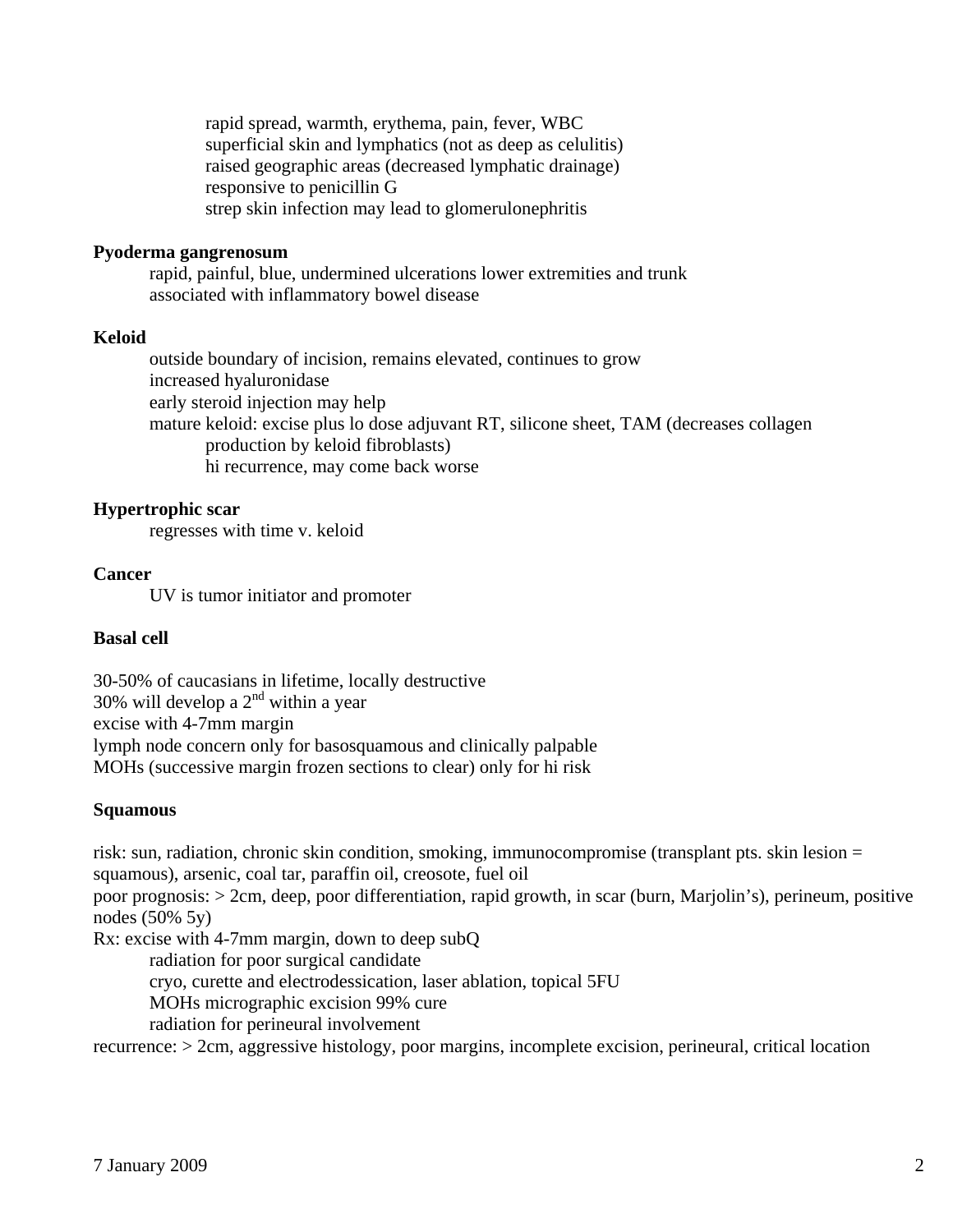### **Melanoma**

2/3 from pre-existing mole, 1/3 de novo 5% of all skin cancers, increasing at 5%/y, 80% between 25-65, average 53yo spreads radially first, then deep risk: Celtic, white (20:1), M>F, 10% familial disposition, dysplastic nevus syndrome, xeroderma pigmentosa, non-melanotic skin cancer, higher socioeconomic class, urban characteristics (ABCDE) Asymmetry Borders: irregular Color: variegated Diameter: > 5mm Elevation/evolution: height, growth symptoms: itching, bleeding, ulceration types lentigo: 10%, older women (70s), superficial, exposed skin superficial spreading: 70%, preexisting nevus, radial growth nodular: 20%, little radial growth phase, don't follow ABCs, smooth border acral lentiginous: 2%, fingers, palms, soles, toes, 50s, 50% in darker skinned, rare in caucasians AJCC staging  $T1 < 1$ mm depth; T2 1-2mm; T3 2-4mm; T4 > 4 A no ulceration, B ulceration  $1-4$  = intermediate depth N1: 1 node positive, N2: 2-3 nodes, N3: 4 or >

M1a: distant skin, subQ, nodes

b: lung

c: other viscera (to bone, lung, liver, brain)

 stage I: 91% 5y survival II: 40-80% III:  $49\%$  5y survival (= node involvement) IV: 10%

# depth

 Breslow: depth in mm, 1-5 Clark's anatomic depth: 1 epidermis 2 into papillary dermis 3 up to reticular dermis 4 into reticular dermis 5 into subcutaneous fat

### prognosis

 worse: male, trunk, hand, foot, LN invasion, higher number of lymph nodes, satellitosis, ulceration, high mitotic index, nodular, acral lentiginous, ulcerated, male better prognosis: female, extremities, presence of tumor-infiltrating lymphocytes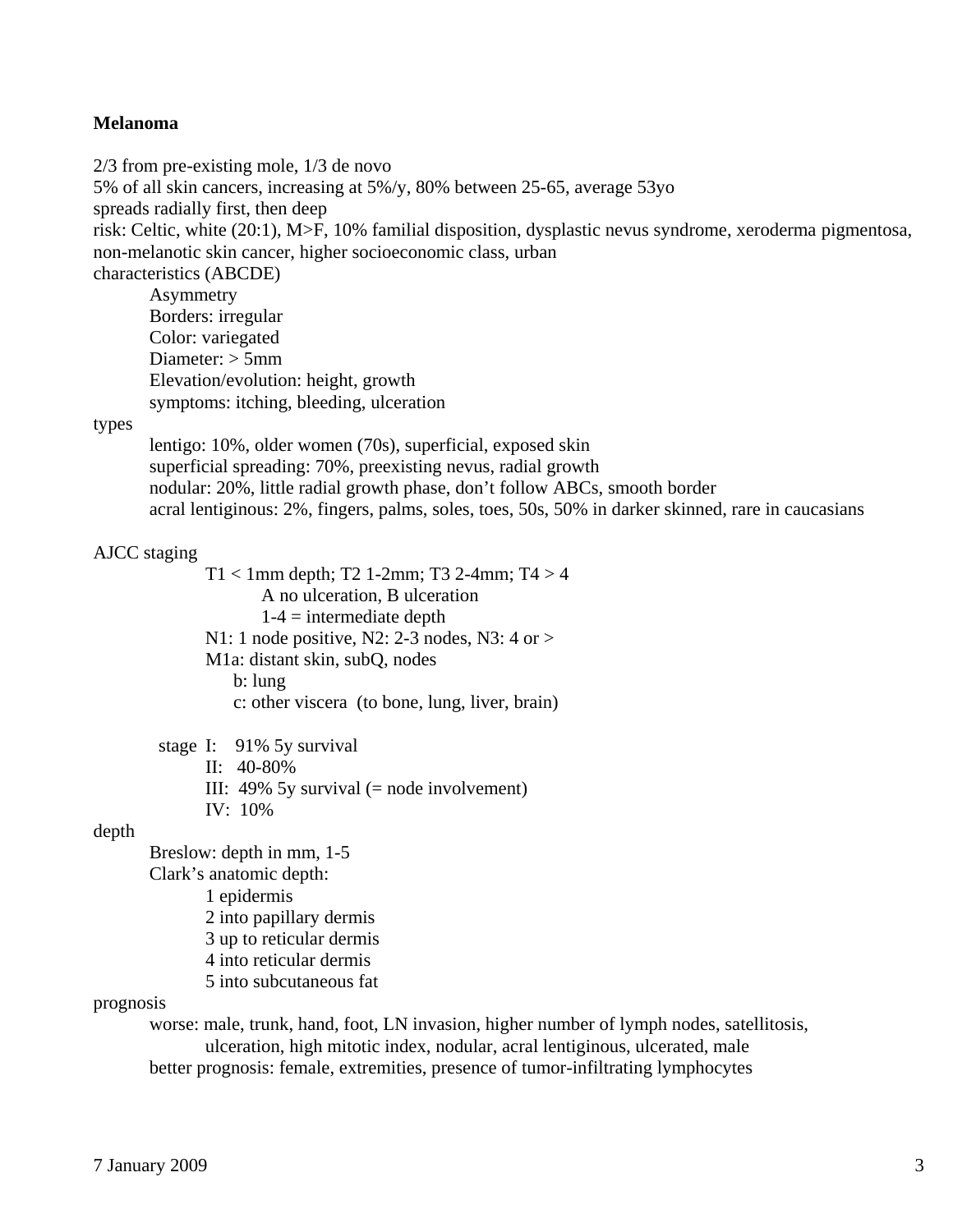workup

 physical exam 65-85% accurate dermoscopy 70-95% accurate CXR, liver function tests (LDH) if metastatic, no aggressive local therapy if suspicious, Bx w/ 2mm margins longitudinal excision on extremities margins in situ: 0.5cm  $< 1$ mm: 1cm  $> 1$ mm: 2cm (all depths  $> 1$ mm) + SLN face 1cm, MOHs surgery for clear margin, cosmetic concerns subungual: amputate

## lymph nodes

 depth > 1mm, Clark's level IV or V, or ulcerated do sentinel lymph node (SLN)(gamma count 10X background) chance of LN met 5% if lesion is < 1mm SLN should be done before wide excision for accuracy (no more discussion of elective node dissection, before SLN were 80% negative) node +: interferon increases disease-free interval and survival

## unknown primary (5%)

 clear nodal basin; similar outcome search for primary: ocular, mucosal, anus, pelvis

### spread

 anterior scalp, forehead and face can go to parotid as well as levels I, II and III ocular melanoma has a propensity to go to liver

# f/u

| most recurrences before 3y                                                          |
|-------------------------------------------------------------------------------------|
| Q4mo X2, Q6mo X3, then annual                                                       |
| CXR, LDH, CBC annually                                                              |
| recurrence                                                                          |
| nodes $60\%$                                                                        |
| skin $&$ subQ 16%                                                                   |
| liver, lung, bone, brain, GI                                                        |
| 75% of recurrences can see and feel                                                 |
| I & II, $>$ 4mm, ulcerated, desmoplastic flat: 25% recurrence                       |
| treatment of recurrence                                                             |
| pre-op CT chest/abd/pelvis                                                          |
| excise (small margin) local or nodal, if no distant disease, 25% long term survival |
| excise solitary organ met                                                           |
| radiation: 50% response rate                                                        |
| palliation                                                                          |
|                                                                                     |